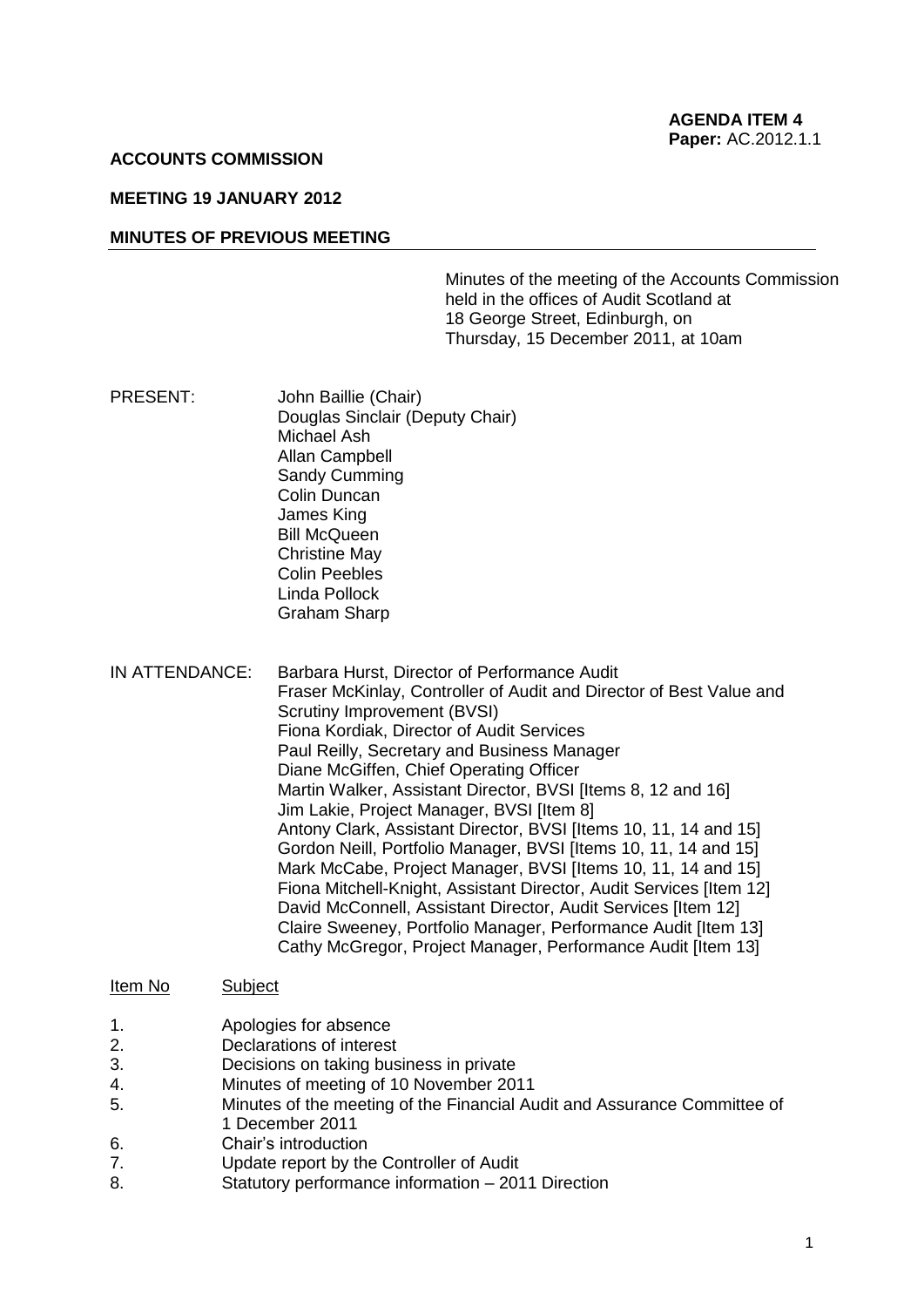- 9. Audit Scotland Corporate Plan
- 10. Best Value Audit Central Scotland Fire and Rescue
- 11. Best Value Audit Tayside Fire and Rescue
- 12. Shetland Islands Council
- 13. Commissioning social care
- 14. Best Value Audit Central Fire and Rescue
- 15. Best Value Audit Tayside Fire and Rescue
- 16. Shetland Islands Council
- 17. Any other business
- 1. Apologies for absence

There were no apologies.

2. Declarations of interest

The following declarations of interest were made:

 Christine May, in item 7, as a consultant in relation to waste management issues.

\_\_\_\_\_\_\_\_\_\_\_\_\_\_\_\_\_\_\_\_\_\_\_\_\_\_

Linda Pollock, in item 13, as a Director of Enable Scotland.

# 3. Decisions on taking business in private

The Commission agreed that the following items be taken in private:

- Item 13, as it was a draft report
- Items 14, 15 and 16 to allow deliberations on actions arising from their consideration.

# 4. Minutes of meetings of 13 November 2011

The minutes of the meeting of 13 November 2011 were submitted and approved.

# 5. Minutes of the meeting of the Financial Audit and Assurance Committee of 1 December 2011

 The minutes of the meeting of the Financial Audit and Assurance Committee of 1 December 2011 were submitted and approved

6. Chair's introduction

The Chair reported that:

- He attended the Audit Scotland Board meeting on 24 November
- $\bullet$  Government and Regeneration Committee of the Scottish Parliament, Joe Fitzpatrick MSP, on 24 November Along with the Deputy Chair, he met with the Convenor of the Local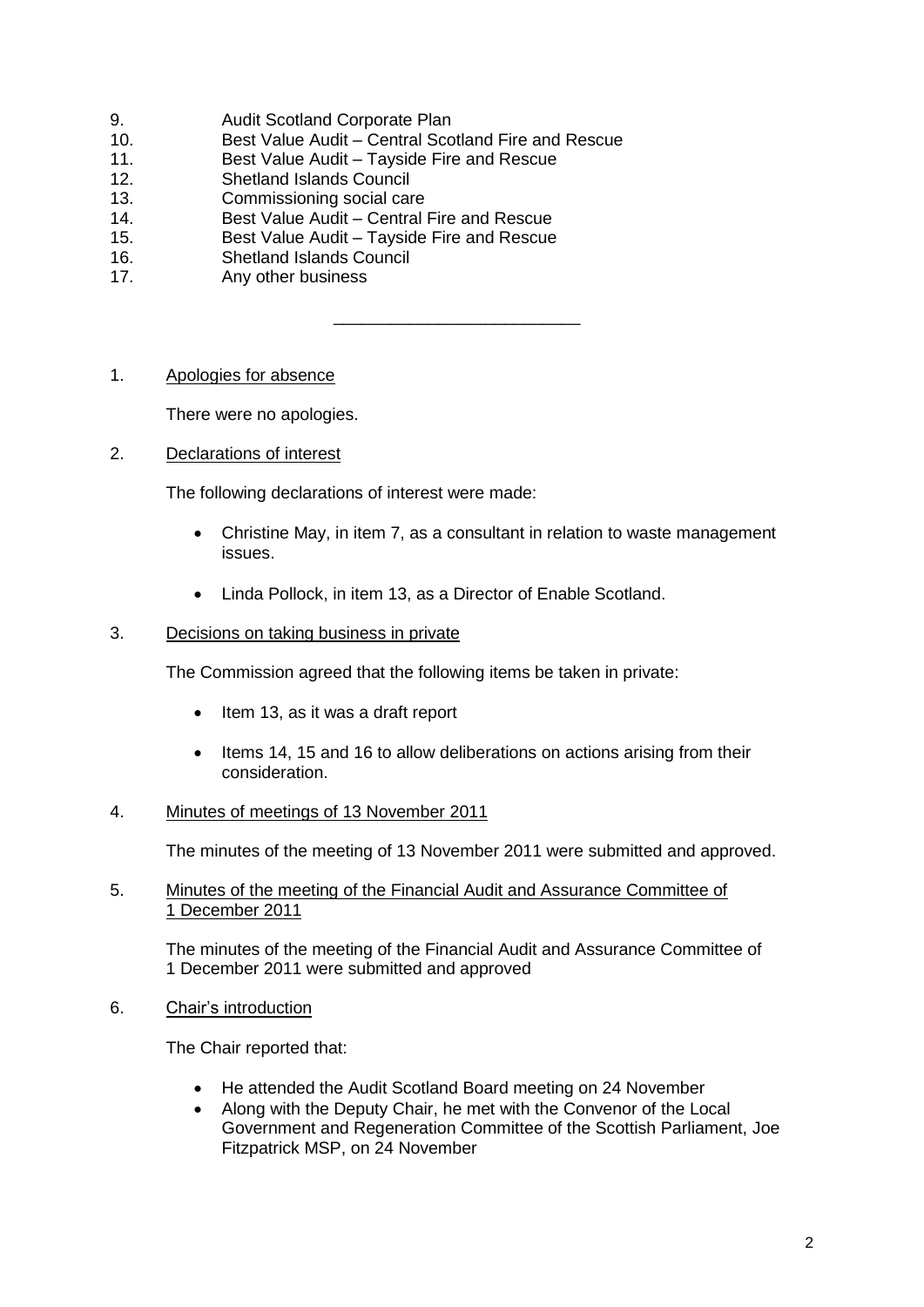- He recorded a podcast for the Lothian and Borders Police Best Value audit and inspection, jointly with Andrew Laing, Her Majesty's Inspector of Constabulary Scotland, on 30 November
- He and the Deputy Chair attended a meeting with the Auditor General for Scotland and Audit Scotland on 7 December
- He attended a meeting of the Performance Audit Committee on 9 December
- He and the Deputy Chair would be attending their regular meeting with COSLA following this Commission meeting on 15 December.

The Commission:

 Agreed that minutes of meetings of the Board of Audit Scotland be circulated to Commission members

 *(Action: Secretary and Business Manager)* 

 Noted advice from the Deputy Chair that he chaired a meeting with strategic scrutiny bodies on 14 December, which was a positive one, at which there had been productive discussion.

# 7. Update report by the Controller of Audit

 The Commission considered and noted a report by the Controller of Audit providing an update on significant recent activity in relation to the audit of local government.

During discussion the Commission noted:

- Advice from the Controller of Audit that he would submit a report in due course on issues arising from the annual audit of Strathclyde Fire and Rescue Service
- Advice from the Controller of Audit that the Office of the Scottish Charity Regulator had been in ongoing correspondence with the Shetland Charitable Trust over matters associated with its governance, issues arising from which were of relevance to his report on Shetland Islands Council (Item 12 on the agenda)
- Advice from the Controller of Audit that the outcome of National Fraud Initiative work would appear in the draft Local Government Overview report 2011, to be considered by the Commission at its meeting in February 2012.
- Advice from the Chair that he would seek a meeting with the new Minister for Local Government and Planning, to introduce him to the work of the Commission.

Thereafter the Commission agreed to note the report.

## 8. Statutory Performance Information - 2011 Direction

 The Commission considered a report by the Director of BVSI proposing amendments to the existing 2008 Direction for the collection and reporting of Statutory Performance Indicators for 2011/12.

During discussion the Commission: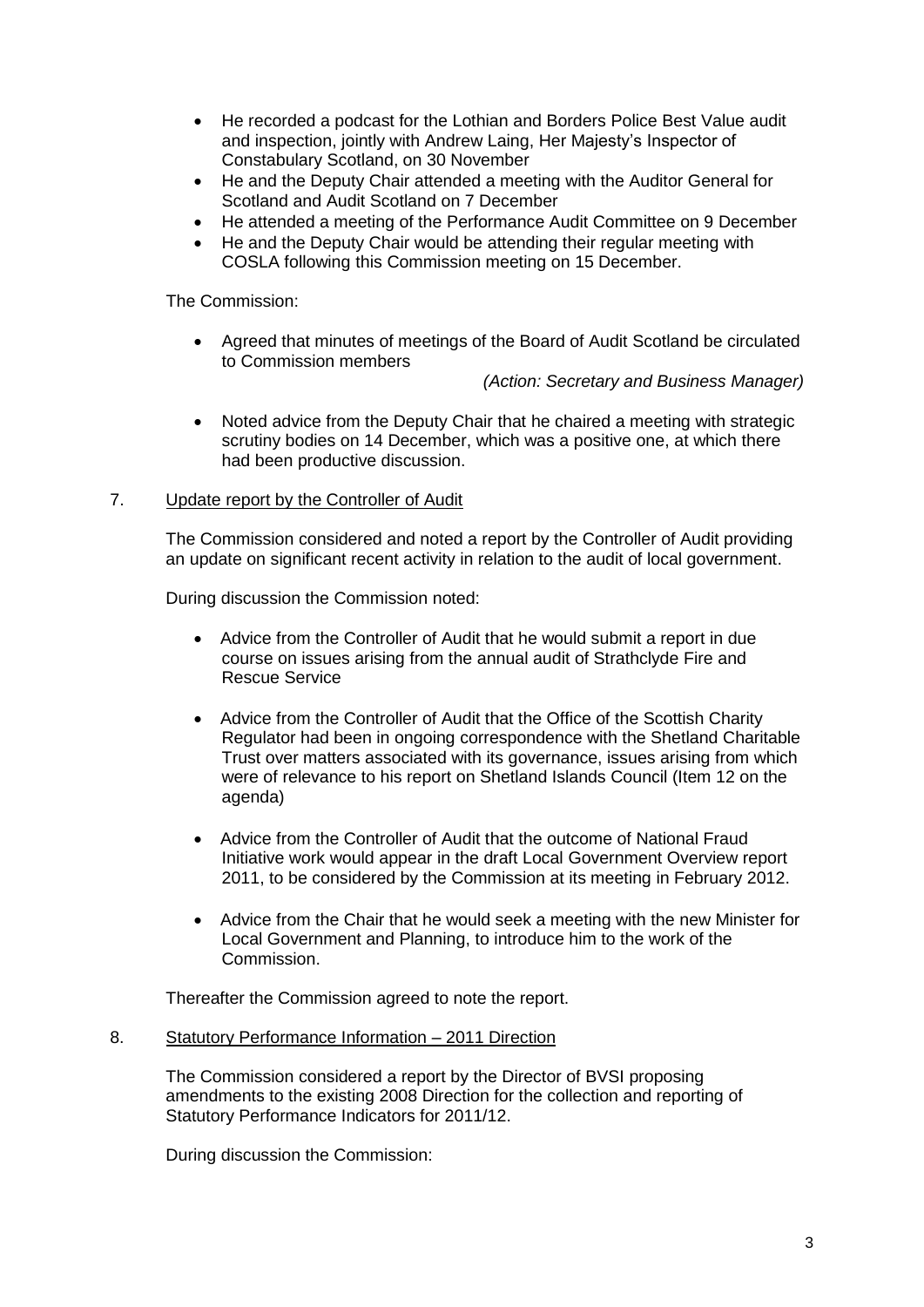- Noted advice from the Chair that a workshop on the Commission's strategy in relation to statutory performance information would be held in 2012, which would include the following issues:
	- o Considering ongoing work of SOLACE and Improvement Service in relation to council generated performance information
	- $\circ$  How to liaise with councils and other stakeholders on the future of statutory performance information
	- $\circ$  How to liaise with service users on proposals in relation to statutory performance information
- Noted advice from the Chair that he would be revising his covering letter to the Direction to better reflect the direction of travel of the Commission in relation to statutory performance information
- Noted advice from the Controller of Audit that he would continue to liaise with SOLACE and other stakeholders on this issue, and update the Commission as appropriate
- Noted that, in relation to paragraph 11 of the report, to note that the industry standard for invoice payment remains at 30 days, but agreed that it would be desirable to consider for the 2012 Direction the target set by the Scottish Government of 10 days.

 *(Action: Secretary and Business Manager)* 

Thereafter the Commission agreed to approve the proposed 2011 Direction.

#### $\Omega$ Audit Scotland's Corporate Plan

 The Commission considered a report by the Chief Operating Officer of Audit Scotland seeking the Commission's endorsement of Audit Scotland's three-year rolling Corporate Plan.

During discussion the Commission agreed:

- $\bullet$  That the following points be raised for consideration in Audit Scotland strategic documentation as appropriate:
	- $\circ$  The need for a clearer and more accurate description of the strategic relationship between the Commission and Audit Scotland, as well as with wider stakeholders
	- $\circ$  The importance of emphasising the aim of securing 'improvement' in the public sector
	- $\circ$  Continuing attention to the need for using as appropriate plain language
	- $\circ$  Local authority members being reflected as stakeholders
	- $\circ$  The use by Audit Scotland of peer review activity

 *(Action: Secretary and Business Manager, in liaison with Chief Operating Officer, Audit Scotland)* 

- That it give further consideration at its 2012 strategy seminar to the following:
	- $\circ$  The articulation of the strategic relationship between the Commission and Audit Scotland
		- $\circ$  Sharing knowledge with other stakeholders
		- $\circ$  Developing external activity for Commission members, and thus improving the external profile of the Commission and its members

 *(Action: Secretary and Business Manager)*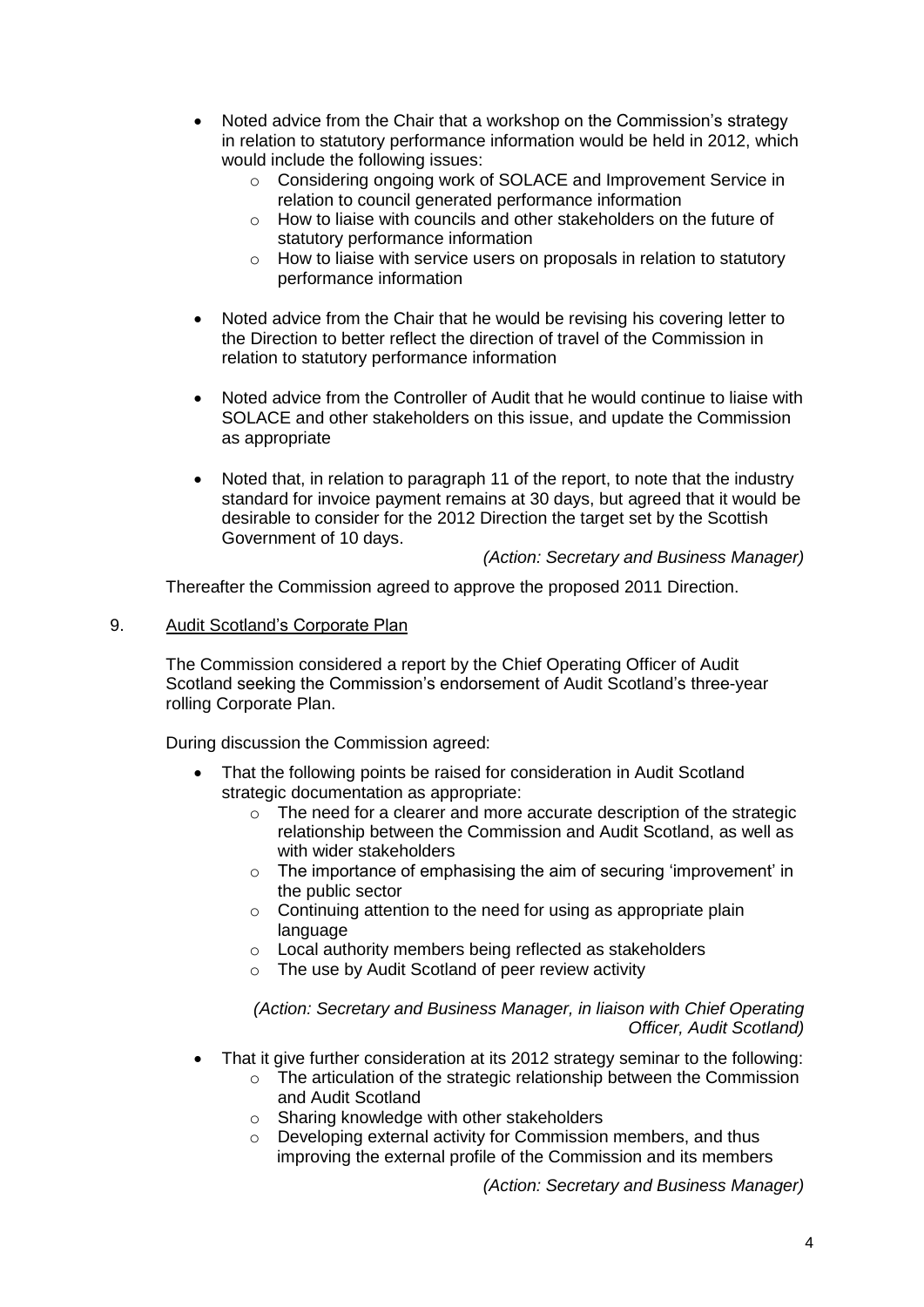Thereafter the Commission agreed to endorse for its interest the Audit Scotland Corporate Plan.

## 10. Best Value Audit – Central Scotland Fire and Rescue

 The Commission considered a report by the Secretary and Business Manager introducing the Best Value audit of Central Scotland Fire and Rescue, and seeking a recommendation on how to proceed.

 During discussion, the Commission sought clarification and further explanation from the Controller of Audit and the audit team on a number of points in the report.

The Commission agreed to note the report and to consider in private its findings.

## 11. Best Value Audit – Tayside Fire and Rescue

 The Commission considered a report by the Secretary and Business Manager introducing the Best Value audit of Tayside Scotland Fire and Rescue, and seeking a recommendation on how to proceed.

 During discussion, the Commission sought clarification and further explanation from the Controller of Audit and the audit team on a number of points in the report.

The Commission agreed to note the report and to consider in private its findings.

## 12. Shetland Islands Council

 The Commission considered a report by the Secretary and Business Manager introducing the Controller of Audit's report on progress made by Shetland Island Council in relation to its improvement plan.

 During discussion, the Commission sought clarification and further explanation from the Controller of Audit and the audit team on a number of points in the report. In particular, the Commission:

 economic impact of councils reducing their workforces Agreed that the 2011 Overview Report address the issue of the local

 *(Action: Director of BVSI)* 

 $\bullet$  members on the progress of the Council's development of its Asset Management Strategy and of its financial regulations and standing orders Agreed that the Controller of Audit provide further information to Commission

 *(Action: Controller of Audit)* 

The Commission agreed to note the report and to consider in private its findings.

13. Commissioning Social Care (in private)

 The Commission considered a draft report by the Director of Performance Audit prepared jointly on behalf of the Accounts Commission and the Auditor General for Scotland.